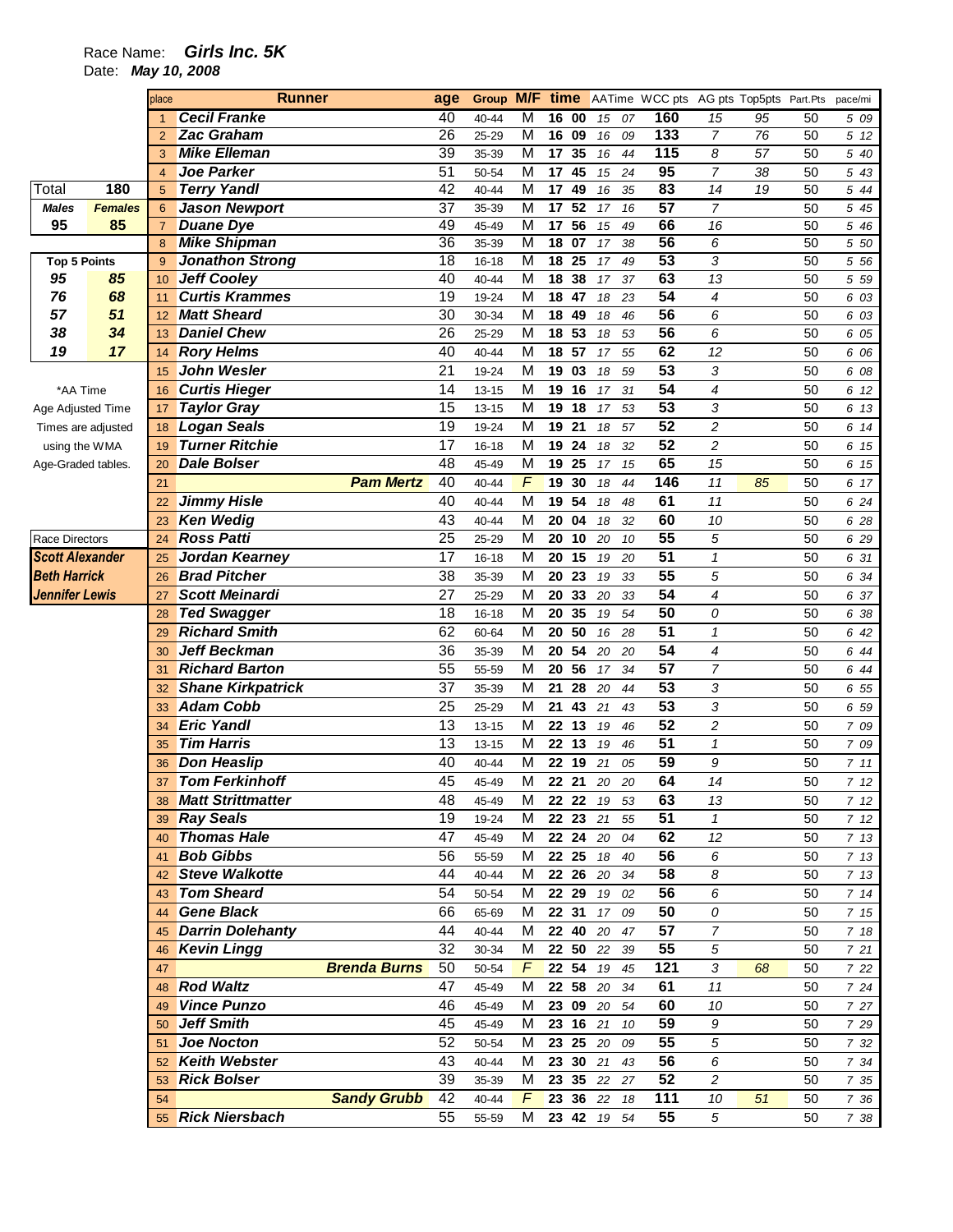## Race Name: **Girls Inc. 5K**

Date: **May 10, 2008** 

| place | Runner                      | age             | Group     | M/F            | time     |    |    | AATime WCC pts AG pts Top5pts Part.Pts |                  |    |    | pace/mi |
|-------|-----------------------------|-----------------|-----------|----------------|----------|----|----|----------------------------------------|------------------|----|----|---------|
| 56    | <b>Brad Lambright</b>       | 42              | 40-44     | M              | 23<br>42 | 22 | 04 | 55                                     | 5                |    | 50 | 738     |
| 57    | <b>Jeff Cole</b>            | 45              | 45-49     | М              | 23<br>43 | 21 | 35 | 58                                     | 8                |    | 50 | 7 38    |
| 58    | <b>Terry Dryden</b>         | 49              | 45-49     | М              | 23<br>47 | 20 | 58 | $\overline{57}$                        | $\overline{7}$   |    | 50 | 7 39    |
| 59    | <b>Michael King</b>         | $\overline{53}$ | 50-54     | M              | 50<br>23 | 20 | 21 | 54                                     | 4                |    | 50 | 7 40    |
| 60    | <b>Lori Bolser</b>          | 36              | 35-39     | F              | 53<br>23 | 23 | 30 | 95                                     | 11               | 34 | 50 | 7 41    |
| 61    | <b>Pat Williams</b>         | 58              | 55-59     | M              | 24<br>01 | 19 | 39 | 54                                     | 4                |    | 50 | 744     |
| 62    | <b>Kevin Shelley</b>        | 41              | 40-44     | М              | 20<br>24 | 22 | 49 | 54                                     | 4                |    | 50 | 7 50    |
| 63    | <b>George Stallings</b>     | $\overline{59}$ | 55-59     | M              | 24<br>23 | 19 | 47 | $\overline{53}$                        | 3                |    | 50 | 7 51    |
| 64    | <b>Allison Hester</b>       | 15              | $13 - 15$ | F              | 24<br>43 | 23 | 36 | 71                                     | 4                | 17 | 50 | 7 57    |
| 65    | <b>Eileen Cravens</b>       | $\overline{51}$ | 50-54     | $\overline{F}$ | 53<br>24 | 21 | 11 | $\overline{52}$                        | $\overline{c}$   |    | 50 | 8 01    |
| 66    | <b>Audrey Webster</b>       | 14              | 13-15     | $\overline{F}$ | 55<br>24 | 23 | 28 | $\overline{53}$                        | 3                |    | 50 | 8<br>01 |
| 67    | <b>Michelle Dafler</b>      | 30              | 30-34     | $\overline{F}$ | 59<br>24 | 24 | 59 | 62                                     | 12               |    | 50 | 8<br>02 |
| 68    | <b>Bob Covington</b>        | $\overline{52}$ | 50-54     | M              | 25<br>05 | 21 | 35 | 53                                     | 3                |    | 50 | 8<br>04 |
| 69    | <b>Kate Schamel</b>         | $\overline{36}$ | 35-39     | F              | 25<br>12 | 24 | 48 | 60                                     | 10               |    | 50 | 8<br>07 |
| 70    | <b>Paul Bunschuh</b>        | 34              | 30-34     | M              | 25<br>19 | 24 | 55 | 54                                     | 4                |    | 50 | 8<br>09 |
| 71    | <b>Josh Chenoweth</b>       | $\overline{28}$ | 25-29     | M              | 26<br>25 | 25 | 26 | $\overline{52}$                        | $\overline{c}$   |    | 50 | 8<br>11 |
| 72    | <b>Jessica McKinney</b>     | $\overline{31}$ | 30-34     | F              | 35<br>25 | 25 | 33 | 61                                     | 11               |    | 50 | 8<br>14 |
| 73    | <b>Denise Hoerst</b>        | 45              | 45-49     | $\overline{F}$ | 36<br>25 | 23 | 29 | 58                                     | 8                |    | 50 | 8<br>14 |
| 74    | <b>Craig Weigel</b>         | $\overline{30}$ | 30-34     | M              | 25<br>37 | 25 | 33 | $\overline{53}$                        | 3                |    | 50 | 8<br>15 |
| 75    | <b>Kevin Gramman</b>        | 45              | 45-49     | M              | 52<br>25 | 23 | 32 | 56                                     | 6                |    | 50 | 8<br>20 |
| 76    | <b>Braedyn Cooper</b>       | 10              | $0 - 12$  | M              | 26<br>02 | 21 | 16 | 54                                     | 4                |    | 50 | 8<br>23 |
| 77    | <b>Jared Miller</b>         | 13              | 13-15     | М              | 26<br>04 | 23 | 11 | 50                                     | 0                |    | 50 | 8<br>23 |
|       |                             | 42              |           | $\overline{F}$ | 26<br>07 |    |    | $\overline{59}$                        |                  |    | 50 |         |
| 78    | <b>Kelly Day</b>            | $\overline{37}$ | 40-44     | M              |          | 24 | 41 | 51                                     | 9                |    |    | 8<br>24 |
| 79    | <b>James Day</b>            |                 | 35-39     |                | 26<br>07 | 25 | 14 | $\overline{57}$                        | 1                |    | 50 | 8<br>24 |
| 80    | <b>Mary Shwendener-Holt</b> | 45              | 45-49     | F              | 12<br>26 | 24 | 02 |                                        | $\overline{7}$   |    | 50 | 8<br>26 |
| 81    | <b>Jane Terashima</b>       | $\overline{58}$ | 55-59     | $\overline{F}$ | 26<br>15 | 20 | 19 | $\overline{52}$                        | $\overline{c}$   |    | 50 | 8<br>27 |
| 82    | <b>Lori Fowler</b>          | $\overline{31}$ | 30-34     | $\overline{F}$ | 24<br>26 | 26 | 22 | 60                                     | 10               |    | 50 | 8<br>30 |
| 83    | <b>Margy Smith</b>          | 61              | 60-64     | $\overline{F}$ | 27<br>26 | 19 | 36 | 50                                     | 0                |    | 50 | 8<br>31 |
| 84    | <b>Steve Lair</b>           | 41              | 40-44     | M              | 26<br>30 | 24 | 51 | 53                                     | 3                |    | 50 | 8<br>32 |
| 85    | <b>David Wetzel</b>         | 49              | 45-49     | M              | 26<br>39 | 23 | 30 | $\overline{55}$                        | 5                |    | 50 | 8<br>35 |
| 86    | <b>Arlene Berger</b>        | $\overline{32}$ | 30-34     | F              | 26<br>43 | 26 | 38 | 59                                     | 9                |    | 50 | 8<br>36 |
| 87    | <b>Katie Vit</b>            | 15              | 13-15     | $\overline{F}$ | 59<br>26 | 25 | 46 | $\overline{52}$                        | $\overline{c}$   |    | 50 | 8<br>41 |
| 88    | <b>Heather Johnson</b>      | $\overline{21}$ | 19-24     | F              | 27<br>02 | 27 | 02 | 56                                     | 6                |    | 50 | 8<br>42 |
| 89    | <b>Doug Myers</b>           | 52              | 50-54     | M              | 27<br>07 | 23 | 20 | $\overline{52}$                        | 2                |    | 50 | 8<br>44 |
| 90    | <b>Bill Collins</b>         | 63              | 60-64     | M              | 27<br>08 | 21 | 15 | 50                                     | 0                |    | 50 | 8<br>44 |
| 91    | <b>Greg Kurtz</b>           | 51              | 50-54     | M              | 27<br>10 | 23 | 34 | 51                                     | $\mathcal I$     |    | 50 | 8 45    |
| 92    | <b>Amy Decker</b>           | 42              | 40-44     | F              | 27<br>12 | 25 | 43 | 58                                     | 8                |    | 50 | 8 45    |
| 93    | <b>Kelly Van Vleet</b>      | 29              | 25-29     | F              | 18<br>27 | 27 | 18 | 64                                     | 14               |    | 50 | 8 47    |
| 94    | <b>Brad Van Vleet</b>       | 29              | 25-29     | М              | 19<br>27 | 27 | 18 | 51                                     | 1                |    | 50 | 848     |
| 95    | <b>Keith Morey</b>          | 34              | 30-34     | М              | 21<br>27 | 26 | 55 | 52                                     | 2                |    | 50 | 8 48    |
| 96    | <b>Duane Fry</b>            | $\overline{36}$ | 35-39     | М              | 24<br>27 | 26 | 39 | 50                                     | 0                |    | 50 | 8 49    |
| 97    | <b>Jen Roggero</b>          | 49              | 45-49     | F              | 27<br>31 | 24 | 02 | 56                                     | 6                |    | 50 | 8 51    |
| 98    | <b>Brian Massey</b>         | 45              | 45-49     | M              | 41<br>27 | 25 | 11 | 54                                     | 4                |    | 50 | 8 55    |
| 99    | <b>Erin Parker</b>          | 17              | 16-18     | F              | 44<br>27 | 27 | 09 | 52                                     | 2                |    | 50 | 8 56    |
| 100   | <b>Tom Carrico</b>          | $\overline{55}$ | 55-59     | М              | 27<br>46 | 23 | 19 | $\overline{52}$                        | 2                |    | 50 | 8 56    |
| 101   | <b>Cherie Dolehanty</b>     | 39              | 35-39     | F              | 51<br>27 | 26 | 57 | 59                                     | 9                |    | 50 | 8 58    |
| 102   | <b>Tonya Burroughs</b>      | 21              | 19-24     | F              | 53<br>27 | 27 | 53 | 55                                     | 5                |    | 50 | 8 58    |
|       | 103 Ryan Miller             | 10              | $0 - 12$  | M              | 56<br>27 | 22 | 49 | $\overline{53}$                        | 3                |    | 50 | 8 59    |
| 104   | <b>Gary Robbins</b>         | 59              | 55-59     | M              | 27<br>54 | 22 | 38 | $\overline{51}$                        | 1                |    | 50 | 8 59    |
|       | 105 Drew Barrett            | 12              | $0 - 12$  | M              | 28<br>01 | 24 | 18 | 52                                     | 2                |    | 50 | 9 01    |
| 106   | <b>Stephanie Farlow</b>     | 29              | 25-29     | F              | 28<br>02 | 28 | 02 | 63                                     | 13               |    | 50 | 9 01    |
| 107   | <b>Darlene Black</b>        | 46              | 45-49     | F              | 20<br>28 | 25 | 41 | $\overline{55}$                        | 5                |    | 50 | 9 07    |
| 108   | <b>Doug Armstrong</b>       | 30              | 30-34     | M              | 29<br>28 | 28 | 25 | $\overline{51}$                        | 1                |    | 50 | 9 10    |
| 109   | <b>Diana Punzo</b>          | 43              | 40-44     | F              | 28<br>31 | 26 | 42 | $\overline{57}$                        | $\boldsymbol{7}$ |    | 50 | 9 11    |
| 110   | <b>Gynne Justice</b>        | 38              | 35-39     | F              | 28 40    | 27 | 55 | 58                                     | 8                |    | 50 | 9 14    |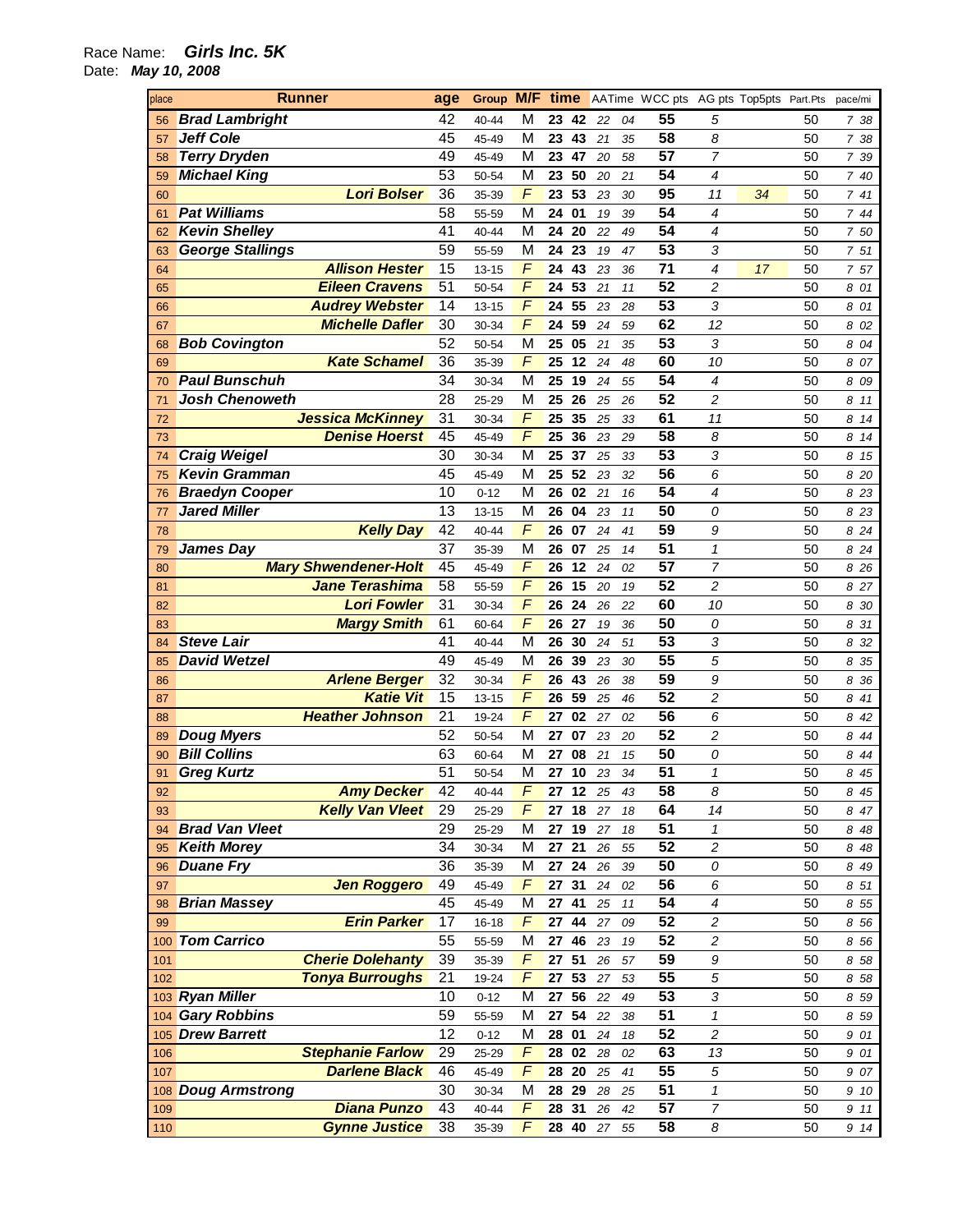| place | <b>Runner</b>            | age | Group M/F time |                |          |    |    | AATime WCC pts AG pts Top5pts Part.Pts |                |    | pace/mi |
|-------|--------------------------|-----|----------------|----------------|----------|----|----|----------------------------------------|----------------|----|---------|
| 111   | <b>Mindy Ward</b>        | 37  | 35-39          | F              | 29<br>08 | 28 | 32 | 57                                     | 7              | 50 | 9 23    |
| 112   | <b>Judy Pierce</b>       | 46  | 45-49          | F              | 10<br>29 | 26 | 26 | 54                                     | 4              | 50 | 9 2 3   |
| 113   | <b>Kara Newman</b>       | 27  | 25-29          | F              | 13<br>29 | 29 | 13 | 62                                     | 12             | 50 | 9 24    |
| 114   | <b>Seth Bischoff</b>     | 20  | 19-24          | M              | 22<br>29 | 29 | 03 | 50                                     | 0              | 50 | 9 27    |
| 115   | <b>Kim Hall</b>          | 42  | 40-44          | F              | 26<br>29 | 27 | 49 | 56                                     | 6              | 50 | 9 28    |
| 116   | <b>Katie Reising</b>     | 30  | 30-34          | F              | 29<br>29 | 29 | 28 | 58                                     | 8              | 50 | 9 2 9   |
| 117   | <b>Karen Lopresti</b>    | 18  | 16-18          | F              | 30<br>29 | 29 | 11 | 51                                     | $\mathbf{1}$   | 50 | 9 30    |
|       | 118 Robert Vit           | 46  | 45-49          | M              | 44<br>29 | 26 | 51 | $\overline{53}$                        | 3              | 50 | 9 34    |
| 119   | <b>Emily Fleenor</b>     | 51  | 50-54          | F              | 59<br>29 | 25 | 31 | $\overline{51}$                        | $\mathbf{1}$   | 50 | 9 39    |
| 120   | <b>Alexa Lingg</b>       | 12  | $0 - 12$       | F              | 30<br>02 | 27 | 18 | $\overline{51}$                        | $\mathbf{1}$   | 50 | 9 40    |
| 121   | Jan Parker               | 30  | 30-34          | $\overline{F}$ | 33<br>30 | 30 | 32 | $\overline{57}$                        | $\overline{7}$ | 50 | 9 50    |
| 122   | <b>Denise Retz</b>       | 29  | 25-29          | F              | 34<br>30 | 30 | 34 | 61                                     | 11             | 50 | 9 50    |
| 123   | <b>Becca Stevens</b>     | 16  | 16-18          | F              | 51<br>30 | 29 | 50 | 50                                     | 0              | 50 | 9 56    |
|       | 124 Brad Barrett         | 45  | 45-49          | M              | 31<br>00 | 28 | 12 | 52                                     | $\overline{c}$ | 50 | 9 59    |
| 125   | <b>Angie Shipman</b>     | 35  | 35-39          | F              | 07<br>31 | 30 | 45 | 56                                     | 6              | 50 | 10 01   |
| 126   | <b>Lauren Baumann</b>    | 26  | 25-29          | F              | 11<br>31 | 31 | 11 | 60                                     | 10             | 50 | 10 02   |
| 127   | <b>Christina Falcone</b> | 30  | 30-34          | F              | 13<br>31 | 31 | 12 | 56                                     | 6              | 50 | 10 03   |
| 128   | <b>Summer Cushman</b>    | 30  | 30-34          | F              | 15<br>31 | 31 | 14 | 55                                     | 5              | 50 | 10 04   |
| 129   | <b>Amy Noe</b>           | 36  | 35-39          | F              | 35<br>31 | 31 | 05 | $\overline{55}$                        | 5              | 50 | 10 10   |
| 130   | <b>Sara Bischoff</b>     | 20  | 19-24          | F              | 54<br>31 | 31 | 53 | 54                                     | 4              | 50 | 10 16   |
| 131   | Jasson Wickman           | 25  | 25-29          | M              | 11<br>32 | 32 | 11 | 50                                     | 0              | 50 | 10 22   |
| 132   | <b>Lori Watson</b>       | 30  | 30-34          | F              | 14<br>32 | 32 | 13 | 54                                     | 4              | 50 | 10 22   |
| 133   | <b>Laura Cooper</b>      | 30  | 30-34          | F              | 17<br>32 | 32 | 16 | 53                                     | 3              | 50 | 10 23   |
| 134   | <b>Megan Hofmann</b>     | 26  | 25-29          | F              | 44<br>32 | 32 | 44 | 59                                     | 9              | 50 | 10 32   |
|       | 135 Dustin Engle         | 10  | $0 - 12$       | M              | 56<br>32 | 26 | 55 | 51                                     | $\mathbf{1}$   | 50 | 10 36   |
|       | 136 Hennie Van Niekerk   | 44  | 40-44          | M              | 58<br>32 | 30 | 14 | $\overline{52}$                        | 2              | 50 | 10 37   |
| 137   | <b>Ann Gibbs</b>         | 49  | 45-49          | F              | 05<br>33 | 28 | 54 | 53                                     | 3              | 50 | 10 39   |
| 138   | <b>Karen Matanich</b>    | 38  | 35-39          | F              | 12<br>33 | 32 | 20 | $\overline{54}$                        | 4              | 50 | 10 41   |
| 139   | <b>Ralana Shelley</b>    | 37  | 35-39          | F              | 19<br>33 | 32 | 38 | 53                                     | 3              | 50 | 10 43   |
| 140   | <b>Marie Engle</b>       | 42  | 40-44          | F              | 28<br>33 | 31 | 38 | $\overline{55}$                        | 5              | 50 | 10 46   |
| 141   | <b>Tiffany Foster</b>    | 24  | 19-24          | F              | 28<br>33 | 33 | 28 | $\overline{53}$                        | 3              | 50 | 10 46   |
|       | 142 Doug Phibeck         | 34  | 30-34          | M              | 28<br>33 | 32 | 56 | 50                                     | 0              | 50 | 10 46   |
| 143   | <b>Kate Hogg</b>         | 32  | 30-34          | F              | 38<br>33 | 33 | 32 | $\overline{52}$                        | 2              | 50 | 10 50   |
| 144   | <b>Chris Brady</b>       | 44  | 40-44          | F              | 34<br>05 | 31 | 36 | 54                                     | $\overline{4}$ | 50 | 10 58   |
| 145   | <b>Lori Wright</b>       | 41  | 40-44          | F              | 34<br>06 | 32 | 30 | $\overline{53}$                        | 3              | 50 | 10 59   |
|       | 146 Mike Alt             | 45  | 45-49          | M              | 34<br>10 | 31 | 05 | 51                                     | $\mathbf{1}$   | 50 | 10 59   |
|       | 147 Mike Ballard         | 47  | 45-49          | M              | 34<br>24 | 30 | 49 | 50                                     | 0              | 50 | 11 04   |
| 148   | <b>Danielle Dafler</b>   | 13  | 13-15          | F              | 25<br>34 | 31 | 53 | 51                                     | $\mathbf{1}$   | 50 | 11 05   |
| 149   | <b>Christina Carlton</b> | 21  | 19-24          | F              | 32<br>34 | 34 | 32 | $\overline{52}$                        | 2              | 50 | 11 07   |
| 150   | <b>Dawn Miller</b>       | 44  | 40-44          | F              | 35<br>34 | 32 | 04 | 52                                     | 2              | 50 | 11 08   |
| 151   | <b>Abby Thompson</b>     | 23  | 19-24          | F              | 34 36    | 34 | 36 | $\overline{51}$                        | 1              | 50 | 11 08   |
| 152   | A. Celeste Badger        | 25  | 25-29          | F              | 34 40    | 34 | 40 | 58                                     | 8              | 50 | 11 09   |
| 153   | <b>Alyssa Ballard</b>    | 15  | $13 - 15$      | F              | 43<br>34 | 33 | 09 | 50                                     | 0              | 50 | 11 10   |
|       | 154 Luc Baker-Stahl      | 6   | $0 - 12$       | M              | 48<br>34 | 24 | 01 | 50                                     | 0              | 50 | 11 12   |
| 155   | <b>Maggie Cox</b>        | 45  | 45-49          | F              | 34 49    | 31 | 56 | 52                                     | 2              | 50 | 11 12   |
| 156   | <b>Molly Sanders</b>     | 27  | 25-29          | F              | 05<br>35 | 35 | 05 | $\overline{57}$                        | 7              | 50 | 11 18   |
| 157   | <b>Lindsay Boatright</b> | 28  | 25-29          | F              | 13<br>35 | 35 | 13 | 56                                     | 6              | 50 | 11 20   |
| 158   | <b>Megan Berhalter</b>   | 27  | 25-29          | F              | 15<br>35 | 35 | 15 | $\overline{55}$                        | 5              | 50 | 11 21   |
|       | 159 Joe Shiplett         | 42  | 40-44          | M              | 16<br>35 | 32 | 50 | 51                                     | 1              | 50 | 11 21   |
| 160   | <b>Sarah Morey</b>       | 36  | 35-39          | F              | 21<br>35 | 34 | 47 | $\overline{52}$                        | 2              | 50 | 11 23   |
| 161   | <b>Kelly Clark</b>       | 31  | 30-34          | F              | 09<br>37 | 37 | 06 | 51                                     | 1              | 50 | 11 57   |
| 162   | <b>Rhonda Harding</b>    | 36  | 35-39          | F              | 36<br>38 | 37 | 59 | $\overline{51}$                        | $\mathbf 1$    | 50 | 12 25   |
|       | 163 Darryl Decker        | 42  | 40-44          | M              | 44<br>39 | 36 | 59 | 50                                     | 0              | 50 | 12 47   |
| 164   | <b>Natasha Prows</b>     | 20  | 19-24          | F              | 06<br>44 | 44 | 05 | 50                                     | 0              | 50 | 14 12   |
| 165   | <b>Erin Barrett</b>      | 9   | $0 - 12$       | F              | 46<br>02 | 38 | 49 | 50                                     | 0              | 50 | 14 49   |